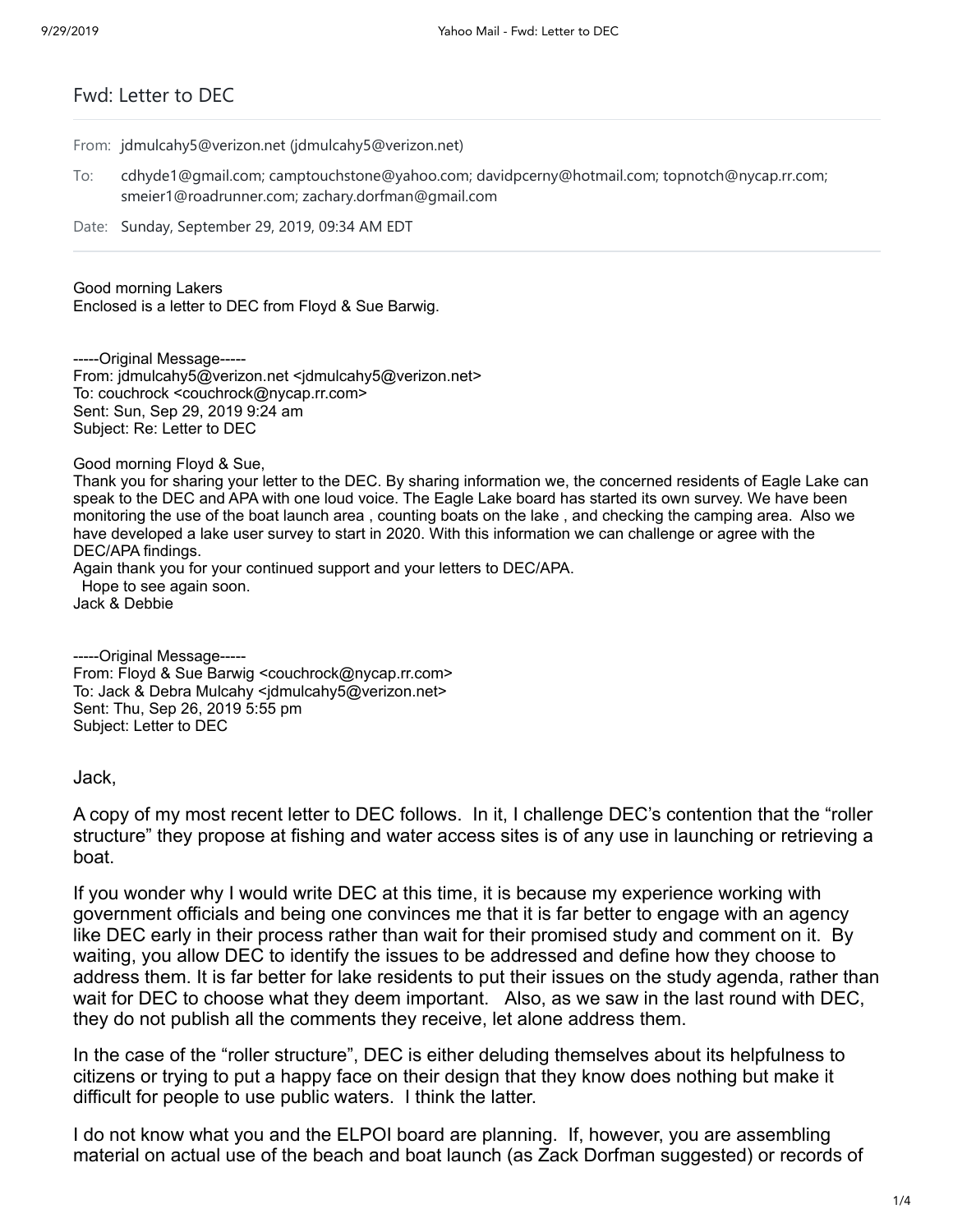historical use of these facilities (as Rolf has mentioned) or other issues, I would urge you to submit them during the study process. The sooner you can the better. Then you have the initiative. Also, if they refute what you submit, you have time for a second round and more public/political outreach.

Feel free to share this letter with the ELPOI board if you choose.

Floyd

---------------------------------------------------------------

Floyd E. Barwig **September 19, 2019** 

60 Ben Hunter Road #2/106 Abbey Road

Crown Point, NY 12928/Poestenkill, NY 12140

[couchrock@nycap.rr.com](mailto:couchrock@nycap.rr.com) 518-283-1604

Robert Stegemann

Regional Director: Region 5

NYS Department of Environmental Conservation

PO Box 296

1115 State Route 86

Ray Brook, NY 12977-0296

Dear Bob:

As part of the on-going dialog about the future of the boat launch and campsite on Eagle Lake, I am writing to you with some observations on the facilities that DEC has installed at Garnet Lake. It is my understanding that this facility serves as a prototype for the facilities that would be installed at other "fishing and water access sites" including, potentially, Eagle Lake. My comments will point out some challenges and inaccuracies in how this type of facility has been described. I request that you share these comments with your staff and make them part of the record for the promised 5 year study of Eagle Lake.

Prior conversations around a fishing access point described it as a barrier at the water's edge and a roller structure that would help an average person easily launch or retrieve an average vessel from a lake. An e-mail from DEC staff member Rob Florentino clarified that the roller structure is actually a PVC pipe installed over the steel pipe or bar wheel stop, allowing a person to "roll" a boat over the wheel stop. There is no separate roller structure to assist anyone launching or retrieving a boat.

On June 30, my wife and I traveled to Garnet Lake to inspect the fishing and water access site installed at that lake and take some key measurements. What we found was two square vertical posts of galvanized steel with a galvanized pipe or bar passing through the two posts. The bar or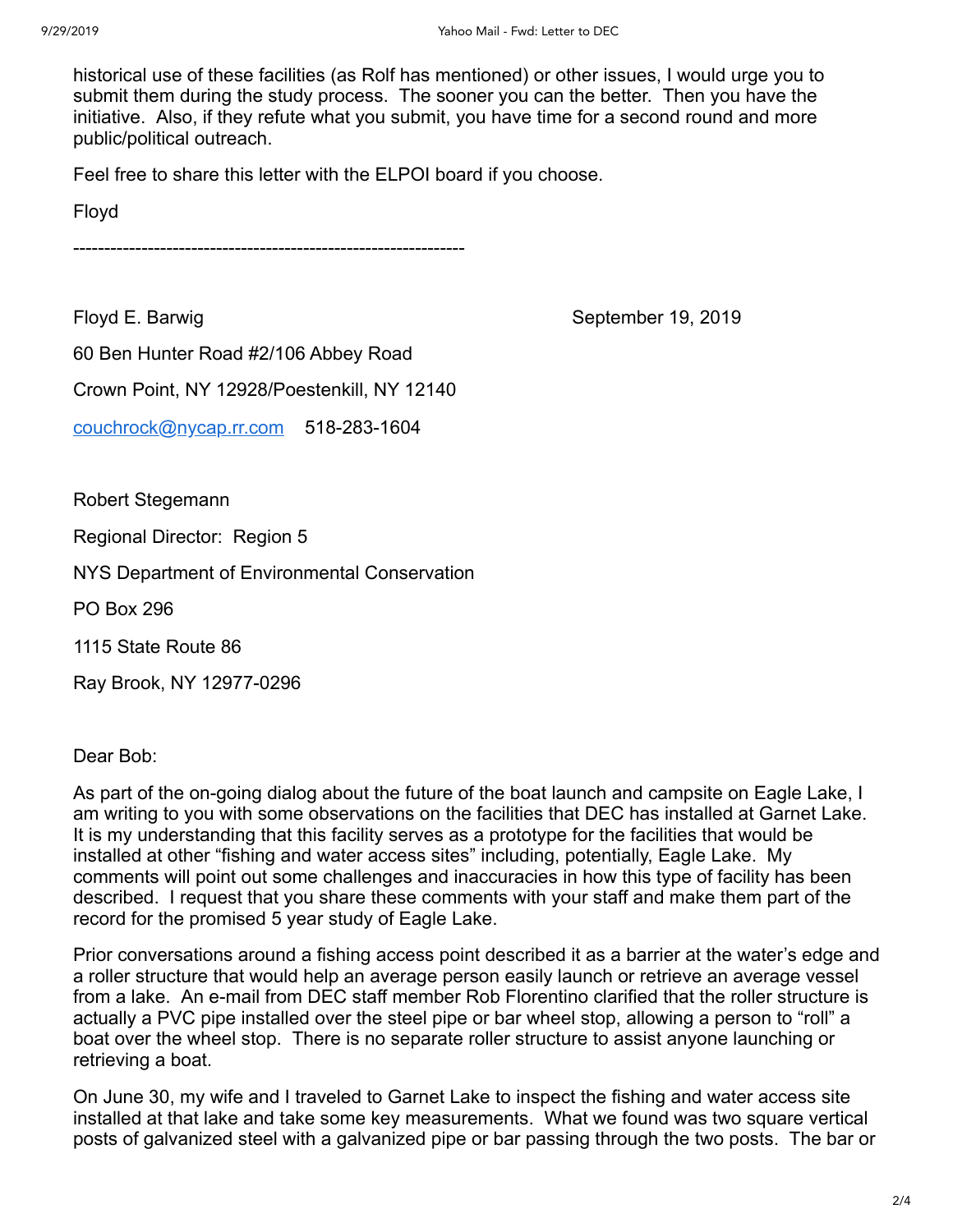pipe was secured with locks at each end and was covered by a black plastic pipe that went from post to post. The top of the covered bar or pipe was from 12 inches to 12.5 inches above the sandy surface of the launch area.

The first thing that we noticed is that the barrier is not at the water's edge. Facing the lake, the left hand side of the barrier was 8 feet from the water; the right hand side was 5 feet from the water. We visited after a rainy portion of the summer; it was not at a time when low water would be expected. Any boat would not be easily launched into the water without being carried or dragged over dry land.

The second thing that we noticed is that the "roller" does not roll. There was a straight-line scuff mark all along the top of the black plastic indicating that objects (presumably canoes, kayaks and small boats) had been dragged over the barrier without making it rotate. To check this observation, I attempted to rotate the black plastic pipe by hand. I could not move it with one hand. I could move it with two hands, but the black plastic pipe caught repeatedly. The barrier is a bar or pipe with a plastic pipe serving as a protective coating to minimize damage to the bottom of water craft, not a roller.

Our third observation was that the barrier and so-called roller is very low to the ground – much lower than the keel rollers on either of our boat trailers or the bed of our pick-up truck. The roller on the trailer for my guideboat is 20" off the ground, as is the roller on the trailer for our 15' Boston Whaler. The bed of the pick-up truck, in which we carry kayaks, is 37" off the ground. A parked trailer at the Garnet Lake facility had a roller 26" off the ground. Why wouldn't a person back up to the barrier and use the higher roller (roughly at knee to waist height) to handle a boat rather than dropping the boat to the DEC barrier and stooping to skid it almost at ground level?

The skid marks on the barrier at Garnet Lake are more an indication that people dragged their boats over the barrier to get past it than an indication that it served any useful purpose in boat handling.

We also noticed that the barrier is low enough to pass under our guideboat trailer for roughly 30" from the rear roller (about 4' from the end of the boat) before hitting the spring hangers. The trailer for the Boston Whaler could pass 20" beyond the barrier (about 30" from the stern of the boat). The pick-up truck could pass 40" past the barrier to the end of the tailgate. Why would anyone stop short of the barrier, drop a boat low to the ground and drag it over the ground when they could back up to or over the barrier and work at a better height for handling a light boat?

Obviously, if the barrier is at or under the end of the trailer, it can't serve as a roller or be of any help in handling a boat. The barrier is a wheel stop, a device to keep trailers out of the water, and nothing more.

Walt Hornberger's letter to the editor in the September/October 2019 issue of the Adirondack Explorer reinforces this point that the "roller structure" is just a barrier to use of a lake, not an aid to boat launching. Mr. Hornberger's letter indirectly raises another issue that your study needs to consider: do the barriers that DEC is installing, which make access to public waters extremely difficult or impossible for elderly, infirm, or disabled individuals violate the Americans with Disabilities Act?

The design of the barrier at Garnet Lake meets only one design criterion : it blocks anyone attempting to back a trailer into the water. It serves no other purpose. It is abundantly clear that the DEC design would be of no use at all helping to launch a "typical" boat at Eagle Lake, where boats such as our 15' Boston Whaler (1000 pounds weight with its 70 HP outboard) are the rule. As I have pointed out above, it offers no realistic help in launching or retrieving any boat, no matter how small or light. The claims that it is a helpful device for boat handling are blatant